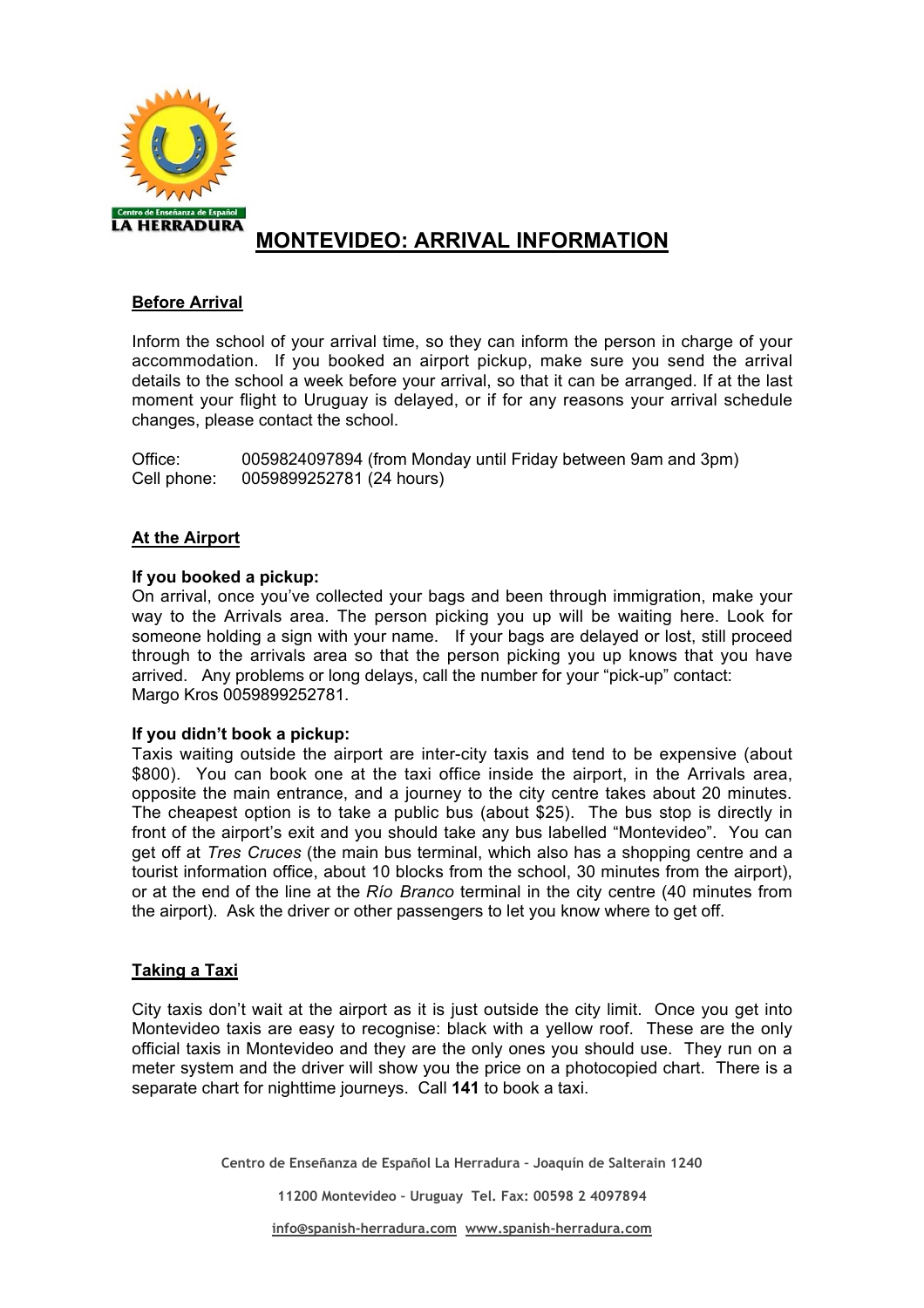

#### **Changing money**

There is a currency exchange office in the airport with exchange rates similar to those you'll find in the city centre. There are also several along Montevideo's main commercial street, 18 de Julio. Most banks will change cash. Exchange houses (*Casa de Cambio*) usually change traveller's cheques, but cash attracts a better exchange rate. ATMs are widely available in the airport, bus terminal and commercial areas of the city, and accept international cards such as Visa and Mastercard. Advise your card issuer that you plan to use it abroad before you leave home.

### **Using a Public Pay Phone**

Public phones can be used to make calls anywhere in the world (some of them have clear instructions in English). Some public phones will accept coins, or you can buy a phone card (*tarjetas telefónicas*). You can buy these at newspaper kiosks and supermarkets.

To make calls in Montevideo, dial the 7-digit number with no prefixes. To call cell phones you dial a 9-digit number with no prefixes (cell phones always start with 09). To make calls to Montevideo from abroad, you dial **005982** and the 7-digit for landlines and you dial **00598** and a 8-digit number (you don't dial the first 0) for cellphones.

### **Getting to Class on Monday**

The address is: Centro de Enseñanza de Español La Herradura, Joaquin de Salterain 1240 esquina Guaná (see map). You should plan to arrive before 09.00 a.m. (the school opens at 08:30) on the first Monday after you arrive.

To get to the school, you can walk or take the bus. From the centre take bus 60, 62, 141, 142, 144 and get off on the street José E. Rodó, at the corner with Joaquín de Salterain. Walk two blocks south to get to the school. The bus costs \$17 and the conductor will give change for a \$200 note or smaller.

**11200 Montevideo – Uruguay Tel. Fax: 00598 2 4097894**

**Centro de Enseñanza de Español La Herradura – Joaquín de Salterain 1240**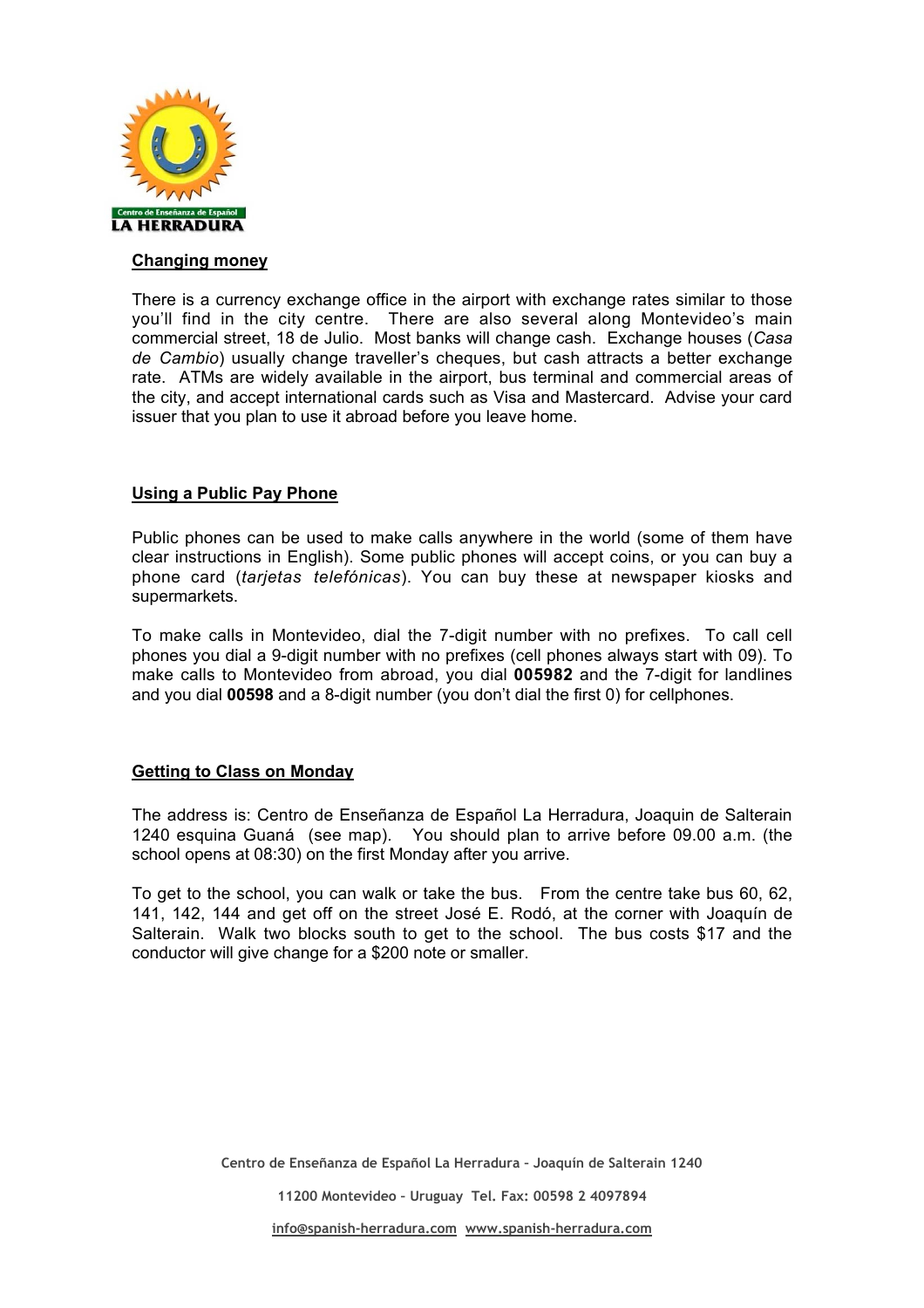



**Centro de Enseñanza de Español La Herradura – Joaquín de Salterain 1240**

**11200 Montevideo – Uruguay Tel. Fax: 00598 2 4097894**

**info@spanish-herradura.com www.spanish-herradura.com**